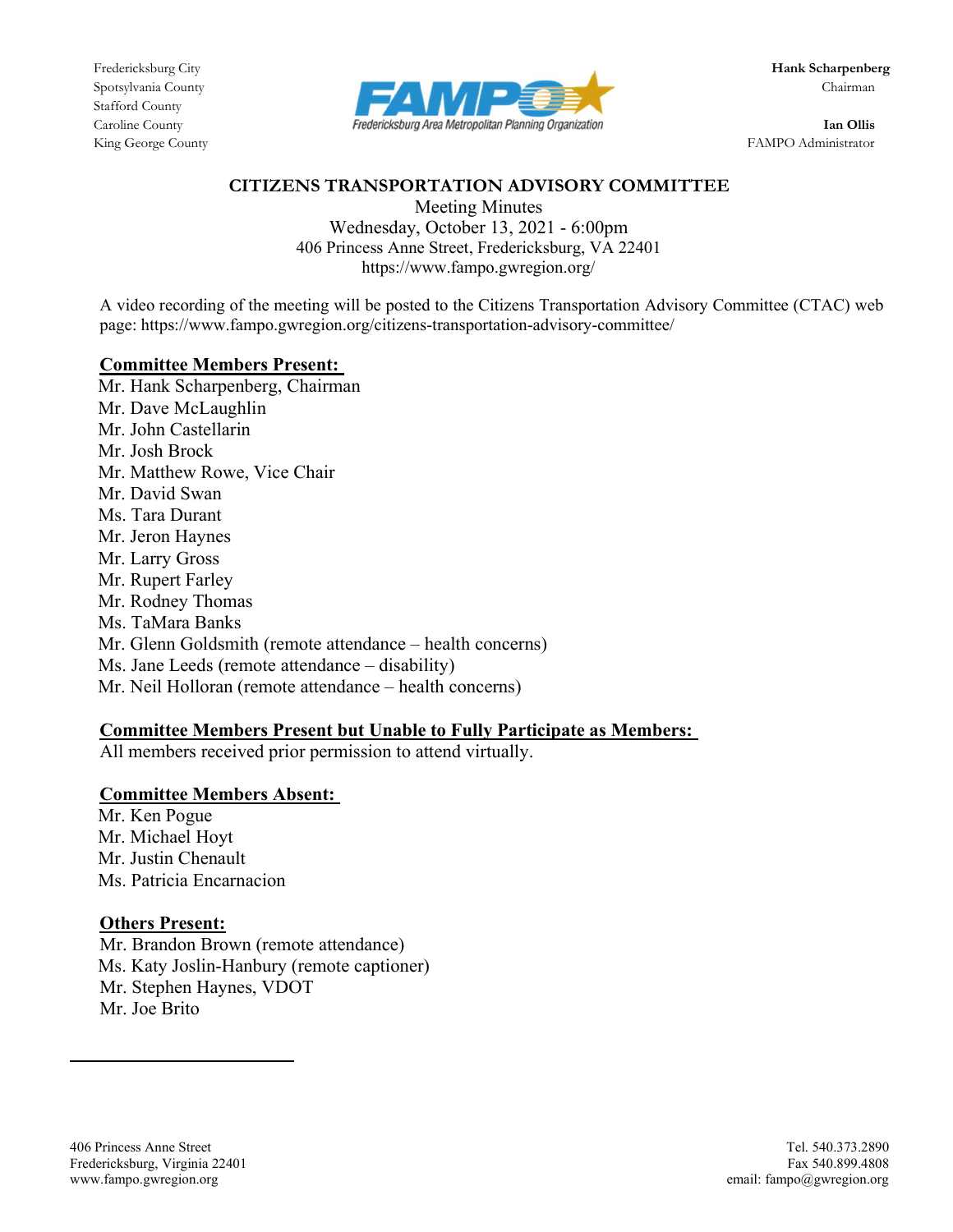# Staff Present:

Mr. Ian Ollis, FAMPO Administrator Ms. Stacey Feindt, Public Involvement/Title VI Coordinator Mr. Matthew Lehane, Transportation Planner Ms. Jordan Chandler, Transportation Planner

### 1. Call to Order

The meeting was called to order by Chair Scharpenberg at 6:01 p.m.

### 2. Roll Call

Ms. Feindt conducted roll call and determined that a quorum was present.

# 3. Approval of the October 13, 2021 Citizens Transportation Advisory Committee (CTAC) Agenda (ACTION ITEM)

Mr. Farley commented that since there are two guests speaking tonight, items 8a and 8b should be moved up on the agenda to be discussed immediately after agenda item 3. The motion was seconded by Mr. Rowe.

Motion was made to approve the October 13, 2021 CTAC agenda, as amended. Motion: Mr. Rowe; Second: Mr. Gross Abstentions: None Motion passed with unanimous consent.

# 4. Approval of September 8, 2021 CTAC Meeting Minutes (ACTION ITEM)

Motion was made to approve the September 8, 2021 CTAC meeting minutes. Motion: Mr. Farley; Second: Ms. Durant Abstentions: None Motion passed with unanimous consent.

#### 5. Old Business

Chair Scharpenberg discussed the letter sent to the Policy Committee on the committee's suggestion to study an additional river crossing and include the study in the draft 2050 Long Range Transportation Plan (LRTP) project list. He added that Spotsylvania was supportive as was Stafford, and the city was mildly skeptical of the idea.

#### 6. Review of September 20, 2021 Policy Committee Meeting – Stacey Feindt

Ms. Feindt reviewed the highlights of the September Policy Committee meeting where she summarized presentations and actions taken for the 2050 Constrained Long Range Plan (CLRP), including, the consideration of a letter CTAC sent to the committee in regard to an additional river crossing. The Policy Committee encouraged CTAC to continue conversation on the river crossing topic. Further, during the Policy meeting, there was also a presentation on the Lafayette Boulevard Traffic Study, by Michael Baker International. The meeting recording is available on the FAMPO Policy Committee webpage.

#### 7. Public Comment

No public comments were received.



CTAC Meeting Minutes – October 13, 2021 2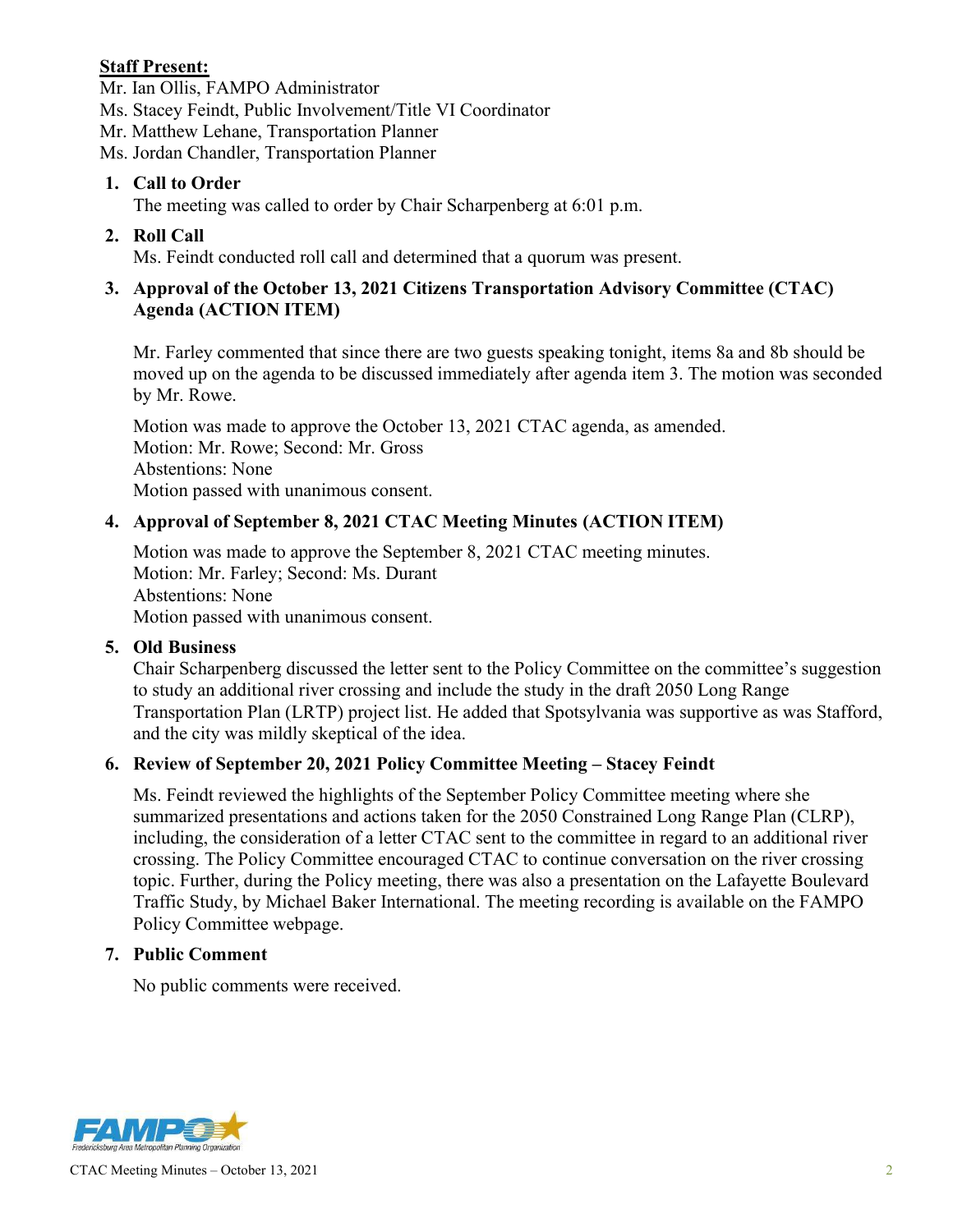#### 8. Member Discussion and Action

a. Presentation on the History of River Crossing Alternatives – Mr. Stephen Haynes, VDOT District Planning Manager

Mr. Haynes gave an overview of the history of river crossing alternatives across the Rappahannock River. He discussed the timeline of the "Outer Connector" projects from 1993 to 2015. The "Outer Connector" options were a set of alternative routes to I-95, which included new river crossings west of the current I-95 river crossing. Mr. Haynes timeline and presentation discussed the series of studies, meetings, and approvals that have occurred since 1993 in each jurisdiction and he further discussed each of the considered alternatives. The Rappahannock Southbound and Northbound River Crossing projects are a result of the identified need to improve traffic flow on I-95, and both crossings are currently being constructed.

Chair Scharpenberg asked if there is a federal component required for a Rappahannock River crossing. Mr. Haynes responded that yes, federal funding would be involved and federal requirements.

Mr. Ollis asked about the latest efforts on an outer connector. Mr. Haynes responded that in 2013 the George Washington Toll Road Authority (GWRTA) was approved but never implemented.

Mr. Rowe asked about the level of improvements that were studied, such as limited access roadways or at-grade intersections. Mr. Haynes responded that most of the assumptions of the outer connector were limited access or controlled access. Generally, in regards to who would use the roadways and how the roadways would be accessed was not touched upon in too much detail.

Mr. Rowe also asked how much traffic on I-95 at the new Southbound River Crossing is traffic from US-17. Mr. Haynes responded that he would have to follow up on the specifics of that question, and he discussed some of the general traffic patterns in the Fredericksburg region.

Chair Scharpenberg asked if there had been other extensive studies on this issue since 2013. Mr. Haynes responded that no, there has not been similar studies, except for the Stafford Parkway study.

Chair Scharpenberg asked Mr. Ollis if there any projects in the FAMPO draft 2050 Long Range Transportation Plan project list that were related to an additional river crossing. Mr. Ollis responded that the river crossing was not ranked by the three jurisdictions as a priority, but that it is being discussed for the East-West Mobility Study led by FAMPO staff. Mr. Haynes and Mr. Ollis further discussed the specifics of the East-West Mobility Study and the benefit and projects that may be examined.

Chair Scharpenberg discussed further the impacts of traffic on I-95 on the region, especially the closure of I-95 due to an incident a few weeks prior. He mentioned that north-south is a chokepoint that will continue to exist and that north-south travel problems impact east-west travel. Chair Scharpenberg talked about the history of the outer connector and the impacts these decisions have had on the region.

b. Resident's Proposal for an Alternative North to South Route – Mr. Joe Brito, Stafford Resident

Mr. Brito gave an overview of his proposal for an alternative north to south route west of I-95. He discussed his petition for what he calls an inner connector and a regional trail going northsouth from northern Stafford County to Spotsylvania County with an additional river crossing